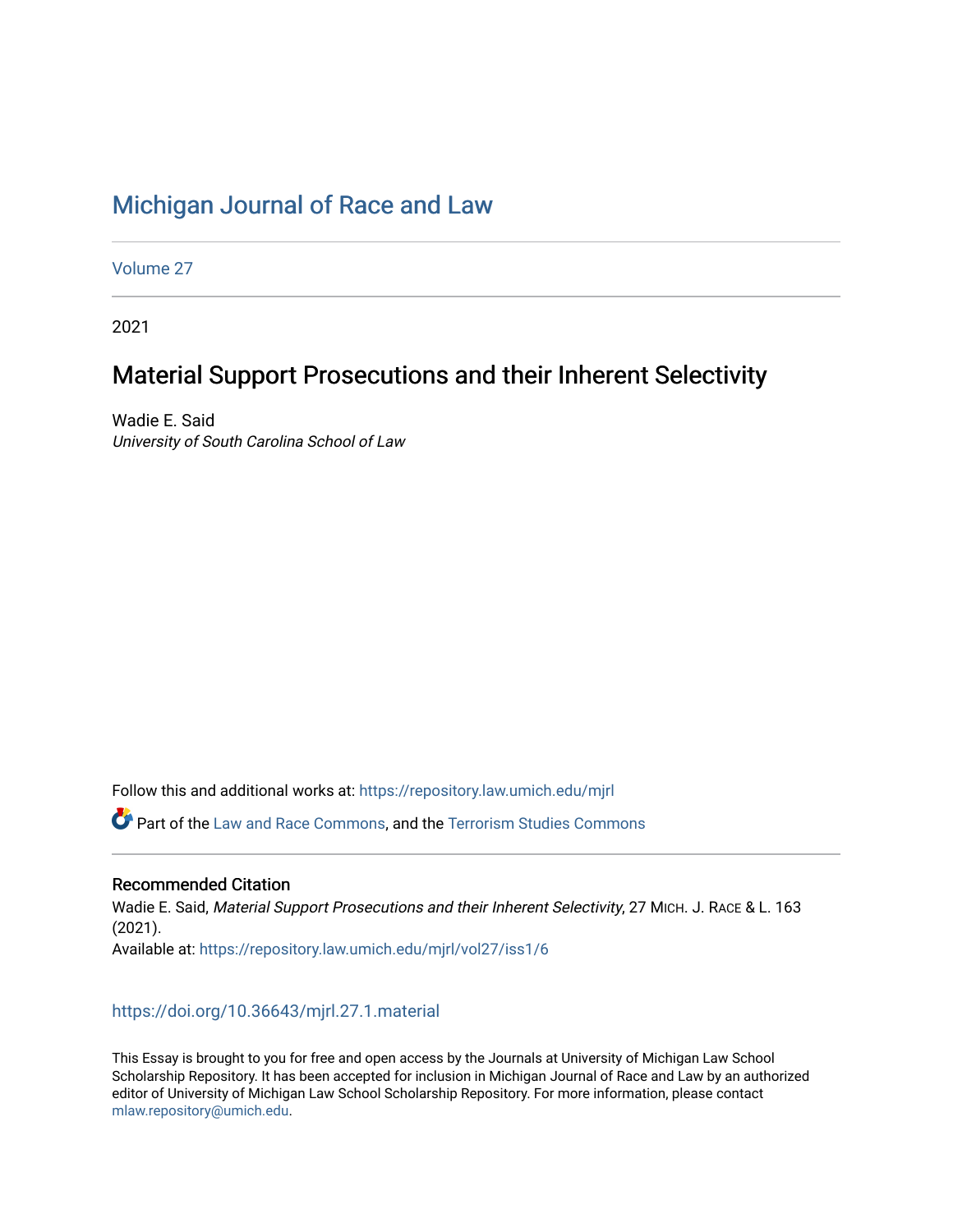### MATERIAL SUPPORT PROSECUTIONS AND THEIR INHERENT SELECTIVITY

#### *Wadie E. Said University of South Carolina School of Law*

The government's maintenance of a list of designated foreign terrorist groups and criminalization of any meaningful interaction or transactions – whether peaceful or violent - with such groups are no longer novel concepts. Inherent in both listing these groups and prosecuting individuals for assisting them, even in trivial ways, is the government's essentially unreviewable discretion to classify groups and proceed with any subsequent prosecutions. A summary review of the past quarter-century reveals the government's predilection for pushing the boundaries of what it deems "material support" to terrorist groups, all the while making greater and greater use of a criminal statutory scheme for foreign policy purposes. This Article explores the dynamics of the designation process and material support prosecutions, highlighting the selectivity inherent at every turn, which tells who and from what major monotheistic faith the terrorist threat emanates.

In 1996, the Supreme Court decided *United States v. Armstrong*, a case involving a selective enforcement challenge to the use of the criminal laws targeting the sale of crack cocaine.<sup>1</sup> Armstrong, an African-American defendant, made the argument that charges regarding crack, which at the time produced criminal sentences literally 100 times more harsh than the laws surrounding powder cocaine, were exclusively brought against Black defendants in the Central District of California, the area that contains the city of Los Angeles. $<sup>2</sup>$  In raising the implication that</sup> the government was discriminating on the basis of race, Armstrong asked for discovery regarding the prosecutor's charging decisions in such cases.<sup>3</sup> The Supreme Court rejected Armstrong's efforts, reasoning that the evidence he produced to bolster his discovery request was insufficient (an affidavit from an employee of the federal public defender attesting that all 24 of the office's crack prosecutions in the year 1991 were brought against African-American defendants).<sup>4</sup> The Court's ruling was clear: actual evidence of direct prosecutorial bias must exist when a defendant al-

<sup>1. 517</sup> U.S. 456 (1996).

<sup>2</sup>*. Id.*, at 458-62.

<sup>3</sup>*. Id*.

<sup>4</sup>*. Id.,* at 470.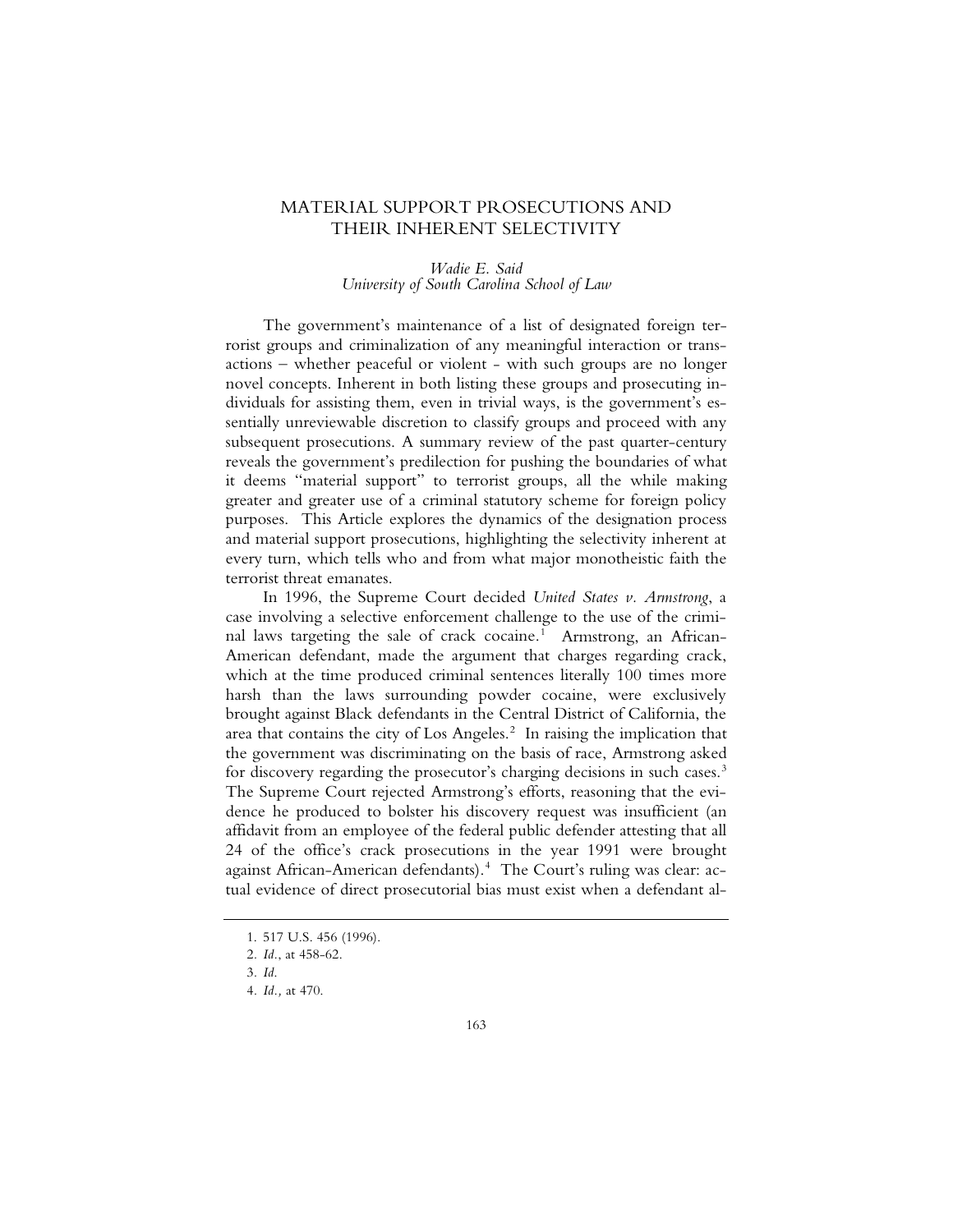leges a violation of their rights to equal protection under the law. Armstrong could not meet this standard, since none of the evidence tending to show prosecutorial bias originated from the prosecution. Of course, this ruling was quixotic in its circular formalism. In order for Armstrong to obtain access to the prosecutor's files, he had to show proof of prosecutorial bias—evidence which was only available if he had access to the prosecutorial files in the first place (or in the highly unlikely event that a prosecutor admitted to racially biased charging decisions). For all practical purposes, the U.S. Supreme Court effectively eliminated the possibility of proving an Equal Protection claim – one rooted in selective enforcement  $-$  in the context of a criminal prosecution.<sup>5</sup>

In 1996, Congress also passed its criminal ban on providing material support to designated Foreign Terrorist Organizations (FTOs), 18 U.S.C. §2339B ("Section 2339B"). Geared to stop the purportedly pressing problem of terrorist groups raising funds under the cover of humanitarian activity, the law relied on two critical congressional findings: 1) that "foreign organizations that engage in terrorist activity are so tainted by their criminal conduct that any contribution to such an organization facilitates that conduct"; and 2) because money is fungible, any donation to an FTO - even that sent for credible charitable purposes - frees up money for weapons and violence.<sup>6</sup> Material support itself is not limited to funds or weapons, but can encompass more abstract or attenuated concepts like speech, training, expertise, and personnel.<sup>7</sup> There is no requirement that there be a link to an act of violence, as the support itself is what is criminalized by Section 2339B. This represents a novel type of criminal liability, under which convictions can bring a twenty-year prison sentence.<sup>8</sup> In 2010, the U.S. Supreme Court ruled that it is constitutional to prosecute someone for providing material support, even if that support attempts to make an FTO choose peaceful means over violence.<sup>9</sup> Since the September 11, 2001 attacks, Section 2339B has been the most utilized statute in terrorism prosecutions, with more than half of criminal defendants in such prosecutions facing material support charges.<sup>10</sup>

<sup>5.</sup> In the same term it decided *Armstrong*, the Court ruled in *Whren v. U.S*. that pretextual traffic stops by the police do not offend the Constitution, even if motivated by racial bias, as an officer's subjective intent is irrelevant as long as there is probable cause for the traffic stop itself. 517 U.S. 806, 813 (1996).

<sup>6.</sup> Wadie E. Said, *The Material Support Prosecution and Foreign Policy*, 86 IND. L.J. 543, 577 n.200 (2011); Wadie E. Said, *Humanitarian Law Project and the Supreme Court's Construction of Terrorism*, 2011 B.Y.U. L. REV. 1455, 1491 n.163 (2011).

<sup>7. 18</sup> U.S.C. §2339A (defining "material support or resources").

<sup>8. 18</sup> U.S.C. §2339B.

<sup>9</sup>*. Holder v. Humanitarian Law Project*, 561 U.S. 1, 33 (2010).

<sup>10</sup>*. Trial and Terror,* THE INTERCEPT, https://trial-and-terror.theintercept.com/.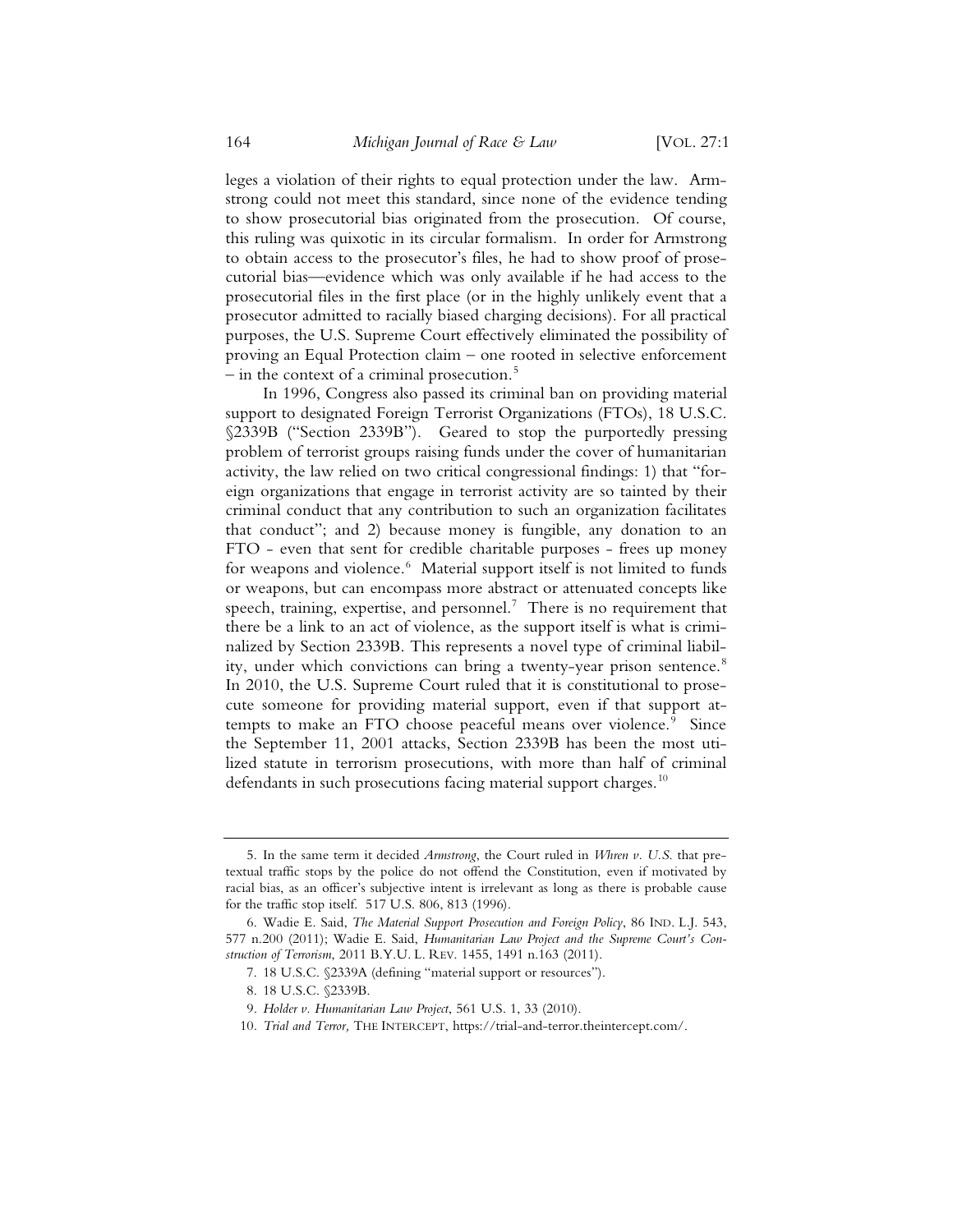The U.S. Secretary of State is responsible for designating FTOs, a determination that relies on three findings; 1) that the group is foreign; 2) that it engages in terrorism or terrorist activity (defined in the broadest terms to encompass any nonstate violence for a political purpose); and 3) that terrorist activity "threatens the security of American citizens or U.S. national security," which itself is an expansive and ambiguous term. $11$ Critically, this third finding is essentially beyond the ambit of any federal court, so no FTO designated by the Secretary of State can petition a court to overturn a designation based on the fact that it has no quarrel with the United States.<sup>12</sup>

This legal structure lends itself inherently to selectivity, as terrorist groups that do not threaten American notions of national security presumably will not be designated. The decision to designate is solely within the executive branch's purview, and is not subject to any outside scrutiny or input from non-government actors. The status of a terrorist group, as an organization engaged in violence of an inherently political nature, can change if and when the United States decides it is in the country's interests to do so. After all, the list of FTOs comprises those groups of concern to the United States, not all those nonstate actors who engage in what domestic law calls terrorism.13 This is quite unlike the war on drugs - the other abstract concept that is also subject to a government-sponsored "war." For example, heroin from Afghanistan and heroin produced in Thailand are both equally unlawful. Presumably, the federal government would never consider making just one of these types of heroin unlawful, while keeping the other legal.<sup>14</sup>

To know who the U.S. government considers a terrorist enemy, consider the following. At the time of writing, there are currently 73 groups designated as FTOs. All but 12 are Arab or Muslim in composition, and the vast majority of those are Islamist.<sup>15</sup> All but 5 of the 51 groups designated post-9/11 have been Islamist,<sup>16</sup> which serves as a fair

<sup>11. 8</sup> U.S.C. §1189(a)(1), (d)(4).

<sup>12</sup>*. See People's Mojahedin Org. of Iran v. Dep't of State*, 182 F.3d 17, 23 (D.C. Cir. 1999); *see* Said, *The Material Support Prosecution and Foreign Policy*, supra note 6 at 569-70 (discussing the fate of legal challenges to FTO designations on such a basis).

<sup>13. 18</sup> U.S.C. §2332b (g)(5)(a) (defining a "Federal crime of terrorism" as actions "calculated to influence or affect the conduct of government by intimidation or coercion, or to retaliate against government conduct").

<sup>14</sup>*. See* Wadie E. Said, *Limitless Discretion in the Wars on Drugs and Terror*, 89 U. COLO. L. REV. 93, 119-20 (2018).

<sup>15</sup>*. Foreign Terrorist Organizations,* U.S. DEP'T OF STATE, BUREAU OF COUNTERTERRORISM, https://www.state.gov/foreign-terrorist-organizations/.

<sup>16</sup>*. Id*. (The non-Islamist groups are the Communist Party of the Philippines/New People's Army, Continuity Irish Republican Army, Revolutionary Struggle, Segunda Marquetalia, and Revolutionary Armed Forces of Columbia – People's Army).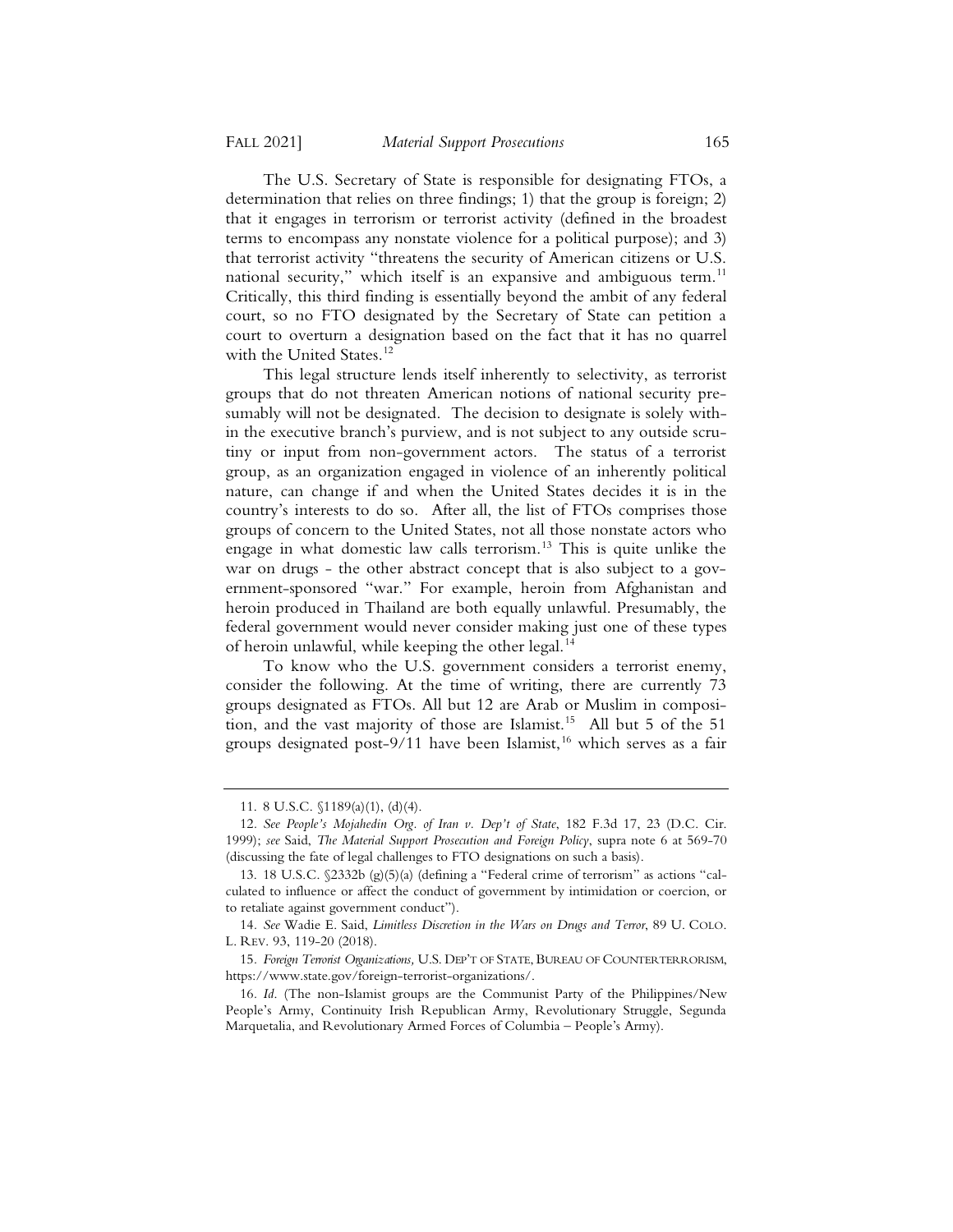basis for concluding that the government believes that terrorism – or at least the terrorism worth acting against – derives largely from a particular religion and primarily originates in Africa, the Middle East, and South Asia. While the government is free under the law to decide what groups threaten national security, those decisions also send a clear message about the nature of the terrorist threat that gets uncomfortably close to criminalizing an entire faith. As the great majority of material support prosecutions feature charges of supporting Islamist groups, one type of material support – that of "personnel" – illustrates how the statute transforms individual defendants into an instrumentality of terrorism itself.<sup>17</sup> In the more recent iteration of Section 2339B prosecutions, individuals are charged with providing themselves as "personnel" when they attempt to go the Middle East to volunteer on behalf of an FTO, usually the Islamic State ("IS").<sup>18</sup> These individuals, often young men of color, personify terrorism through their actions, even though the statute does not require any link to an act of violence. This is so even if it takes the form of an attempt bound to fail in a controlled sting set up by an informant.<sup>19</sup>

There is further selectivity involved in pursuing actual Section 2339B prosecutions. Just because a group has been designated does not mean that anyone will actually be prosecuted for providing it with material support. When I was an assistant federal public defender, I made several motions for relief and discovery based on the selective prosecution of my client, a Muslim-American citizen of Palestinian origin. Those motions were denied in relatively summary fashion by the court, without much legal reasoning deemed necessary, other than that I had not met *Armstrong*'*s* difficult standards. My argument was rooted in the fact that certain other, non-Muslim FTOs had been investigated by the FBI and were known to operate in the United States, but no one had ever been charged with materially supporting them. This is in stark contrast to the fact that the vast majority of defendants charged with violations of Section 2339B were alleged to have supported Islamist FTOs. That was, and

<sup>17</sup>*. See* 18 U.S.C. §2339B.

<sup>18</sup>*. See, e.g.*, *U.S. v. Nagi*, 254 F. Supp. 3d 548, 557 (W.D.N.Y. 2017) ("When a defendant is charged with violating §2339B by providing himself as 'personnel' to a foreign terrorist organization [in this case, IS], the Government is not required to charge (or, ultimately, to prove) that a defendant planned, aided, or committed an act of terror at the direction of, in coordination with the foreign terrorist organization; such a requirement would be inconsistent with both the text and purpose of §2339B, which…was intended to prohibit the 'aid that makes [terror] attacks more likely to occur' – not terror acts themselves").

<sup>19</sup>*. See* Trevor Aaronson, *FBI Counterterrorism Informant Spent a Decade Committing Fraud*, THE INTERCEPT (Dec. 29, 2020), https://theintercept.com/2020/12/29/fbicounterterrorism-informant-wire-fraud-scam/; Nicole Hong, *In U.S. ISIS Cases, Informants Play a Big Role,* WALL ST. J. (Apr. 21, 2015), https://www.wsj.com/articles/in-u-sisis-cases-informants-play-a-big-role-1429636206.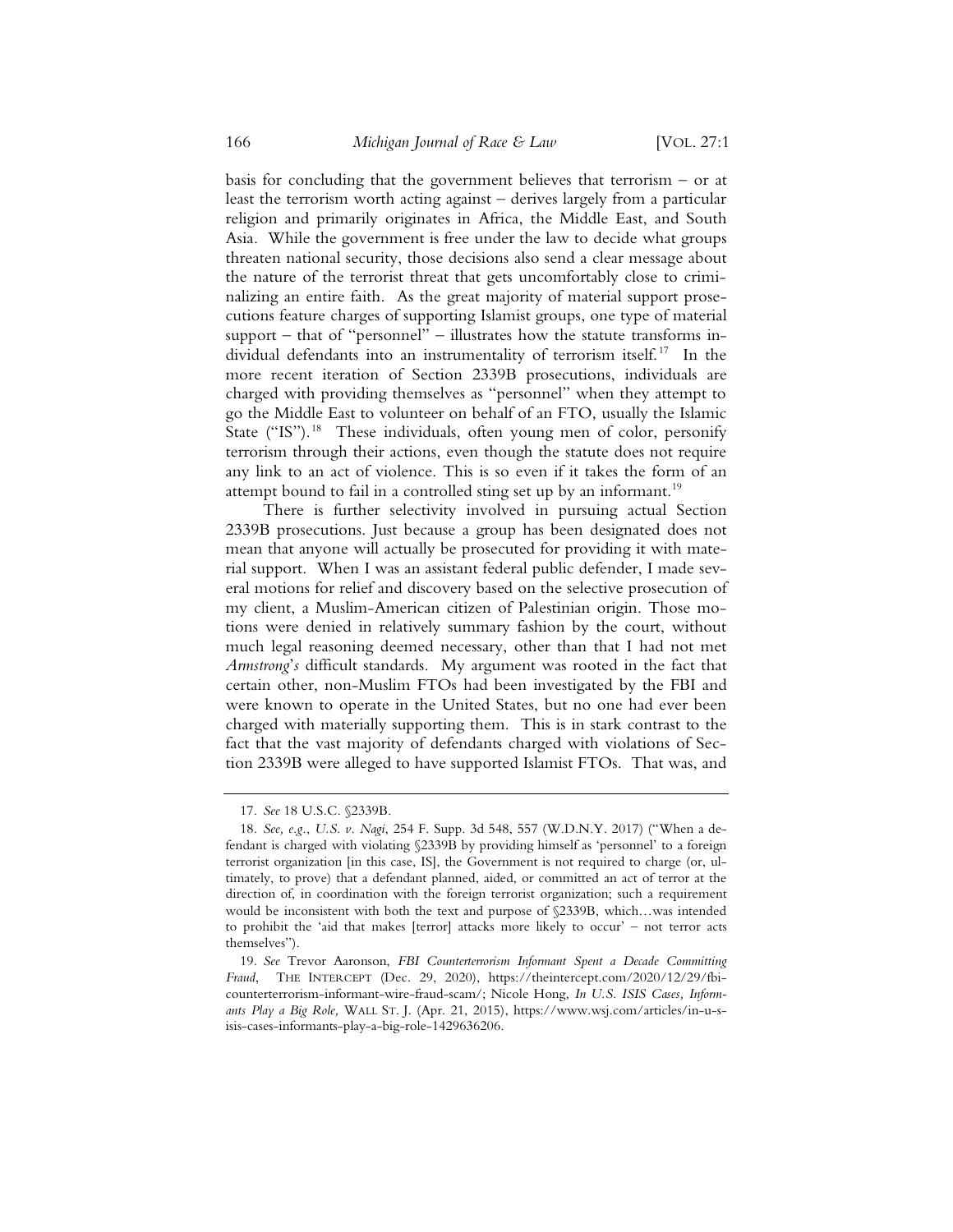probably still is, of no moment to a selective enforcement argument. *Armstrong*'s terms are strict, and render the likelihood of success on such a claim virtually impossible.<sup>20</sup> My research, based on newspaper articles and the pointed lack of prosecutions of other similarly situated defendants of a different ethnoreligious background, was apparently insufficient.

The extremely broad deference afforded the government to designate FTOs, as well as decide on when to prosecute, also produces outcomes that speak to a country selectively protecting its interests, as opposed to treating all groups equally. Consider that in 2011, during a famine in Somalia, the State Department decreed that members of charitable groups that wished to provide aid to parts of the country controlled by FTOs would not be subject to a Section 2339B prosecution, provided they operated in good faith.<sup>21</sup> But the purpose of the material support ban is to deny terrorist organizations assistance gathered under the cover of humanitarian activity, even in instances where the government admits that such charitable aid is undisputedly legitimate. While the outcome was correct in the Somalia example, there is no basis for denying legitimate humanitarian assistance in other, equally compelling humanitarian situations involving territory controlled by FTOs. Generally speaking, FTOs operate in parts of the world that are hard-hit by war, poverty, and famine, and denying charitable aid to whole populations based on the presence of certain undesirable actors reveals an American attitude that is concerned with its security only, no matter the humanitarian cost.

More contemporary developments have only served to highlight American attitudes that shift with political developments on the ground. The Kurdistan Workers Party ("PKK"), which is engaged in a struggle with Turkey over its desire for an independent Kurdistan, has been designated as an FTO since the first iteration of the terrorist list in 1997, and remains so listed today.<sup>22</sup> During the upheaval in the Middle East that flowed from the emergence of the IS phenomenon, the United States openly allied with a group called the Syrian Democratic Forces ("SDF") to fight against IS.<sup>23</sup> The SDF is made up largely of Kurdish fighters from the People's Protection Units, which Turkey considers a front

<sup>20</sup>*. See* Gabriel J. Chin & Charles J. Vernon, *Reasonable but Unconstitutional: Racial Profiling and the Radical Objectivity of Whren v. United States*, 83 GEO. WASH. L. REV. 882, 885-86 (2015) ("[T]he Court has made proving freestanding Equal Protection claims in the criminal context virtually impossible") (citing *United States v. Armstrong*, 517 U.S. 456 (1996)).

<sup>21</sup>*. See* Wadie E. Said, CRIMES OF TERROR 61 (2015).

<sup>22</sup>*. Foreign Terrorist Organizations*, *supra* note 15.

<sup>23.</sup> Hwaida Saad & Rod Nordland, *Kurdish Fighters Discuss Releasing Almost 3,200 ISIS Prisoners*, N.Y. TIMES (Dec. 20, 2020), https://www.nytimes.com/2018/12/20/world/middleeast/isis-syriaprisoner-release-trump.html.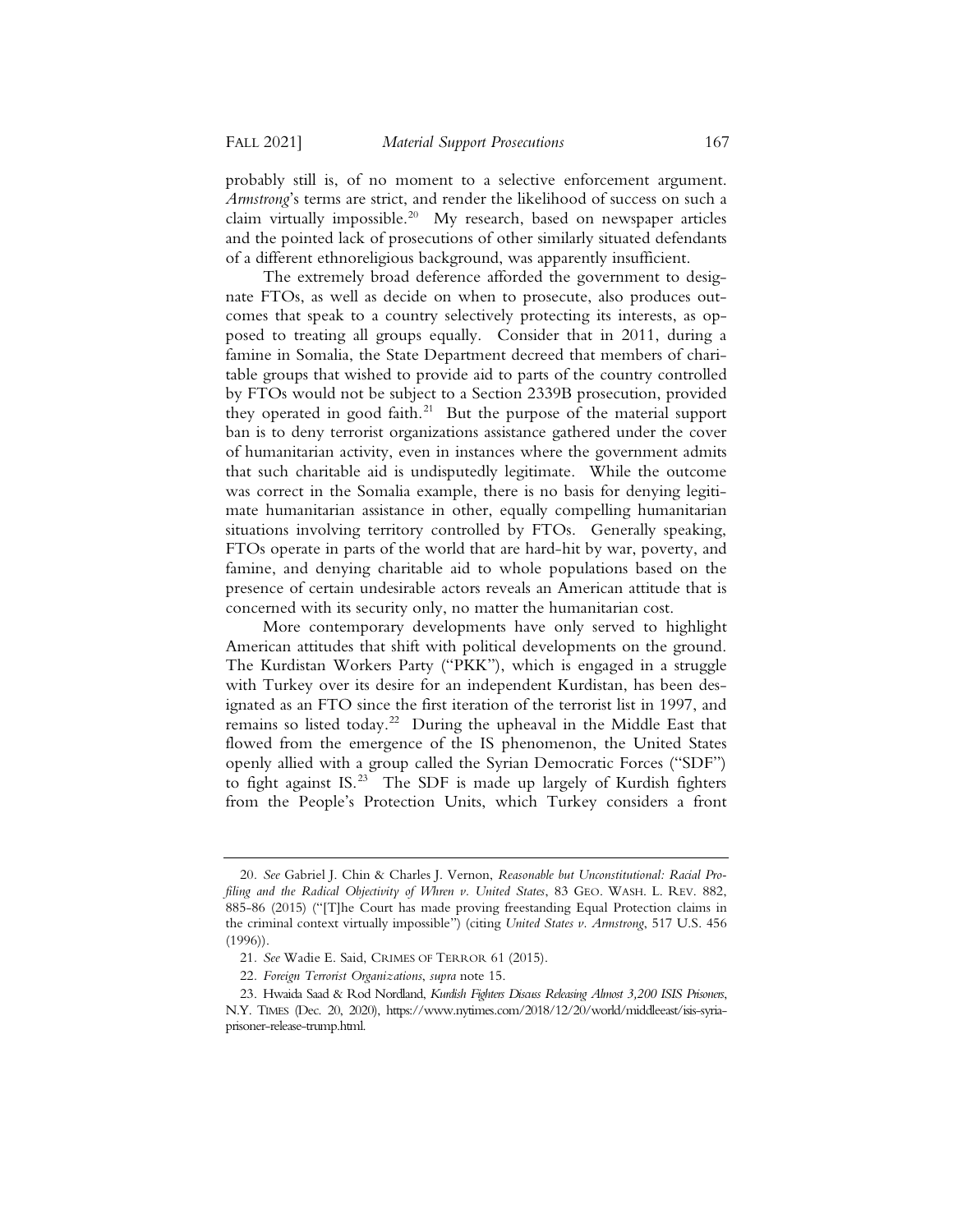group for the PKK, its age-old bugbear.<sup>24</sup> The main local force allied with the United States in the ultimately successful fight to remove IS from its strongholds in Northeastern Syria was effectively a poorlydisguised outcropping of a well-established FTO. What would have otherwise been clear evidence of criminal material support was provided by the US military in service of a greater policy goal. The government alone is able to make these types of exceptions, and later on decided to cut off its cooperation and support of the SDF when such an arrangement no longer suited it. Contrast this with the American plaintiffs, who were proposing to provide material support in the form of speech and expertise to, *inter alia*, the PKK, and sued to enjoin enforcement of Section  $2339B<sup>25</sup>$  In the 2010 opinion, the U.S. Supreme Court ruled against them, holding constitutional the criminalization of the provision of material support in the form of speech, even if the support is geared to helping an FTO use peaceful means instead of violence.<sup>26</sup> The structure of Section 2339B does not yield—unless the government allows it— even if the individual actor identifies with an FTO's cause, and wishes to help advocate for it peacefully. Again, changes in a group's status and decisions about when to prosecute are purely within the purview of the federal government.

Until recently, the implication of the FTO list and designation process was that terrorist groups seem to be exclusively nonstate in nature as evidenced by the fact that all the organizations on the list were in fact nonstate actors. However, in 2019 the State Department designated the Islamic Revolutionary Guard Corps ("IRGC"), a critical component of the Iranian state military and security apparatus, as an FTO.<sup>27</sup> While the designation was viewed as a kind of gift from the Trump administration to then-Israeli Prime Minister Benjamin Netanyahu to bolster his bid for reelection, many former and current American officials opposed it, not least for the fact that it could invite Iranian retaliation against American troops stationed in Iraq.28 This was also the first instance where a Secretary of State designated an actual organ of a sovereign state as an FTO, a move that could spur other governments to adopt similar measures

<sup>24</sup>*. Id*.

<sup>25</sup>*. Holder v. Humanitarian Law Project*, 561 U.S. 1, 14-15 (2010).

<sup>26</sup>*. Id.* at 39.

<sup>27</sup>*. Foreign Terrorist Organizations*, *supra* note 15; *see also* Alissa J. Rubin, *The Revolutionary Guard, Iran's Enforcer of Ideology*, N.Y. TIMES (Apr. 10, 2019), https://www.nytimes.com/ 2019/04/09/world/middleeast/iran-revolutionary-guards-.html (discussing role of IRGC in Iran).

<sup>28.</sup> Edward Wong & Eric Schmitt, *Trump Designates Iran's Revolutionary Guards a Foreign Terrorist Group*, N.Y. TIMES (Apr. 8, 2019), https://www.nytimes.com/2019/04/ 08/world/middleeast/trump-iran-revolutionary-guard-corps.html.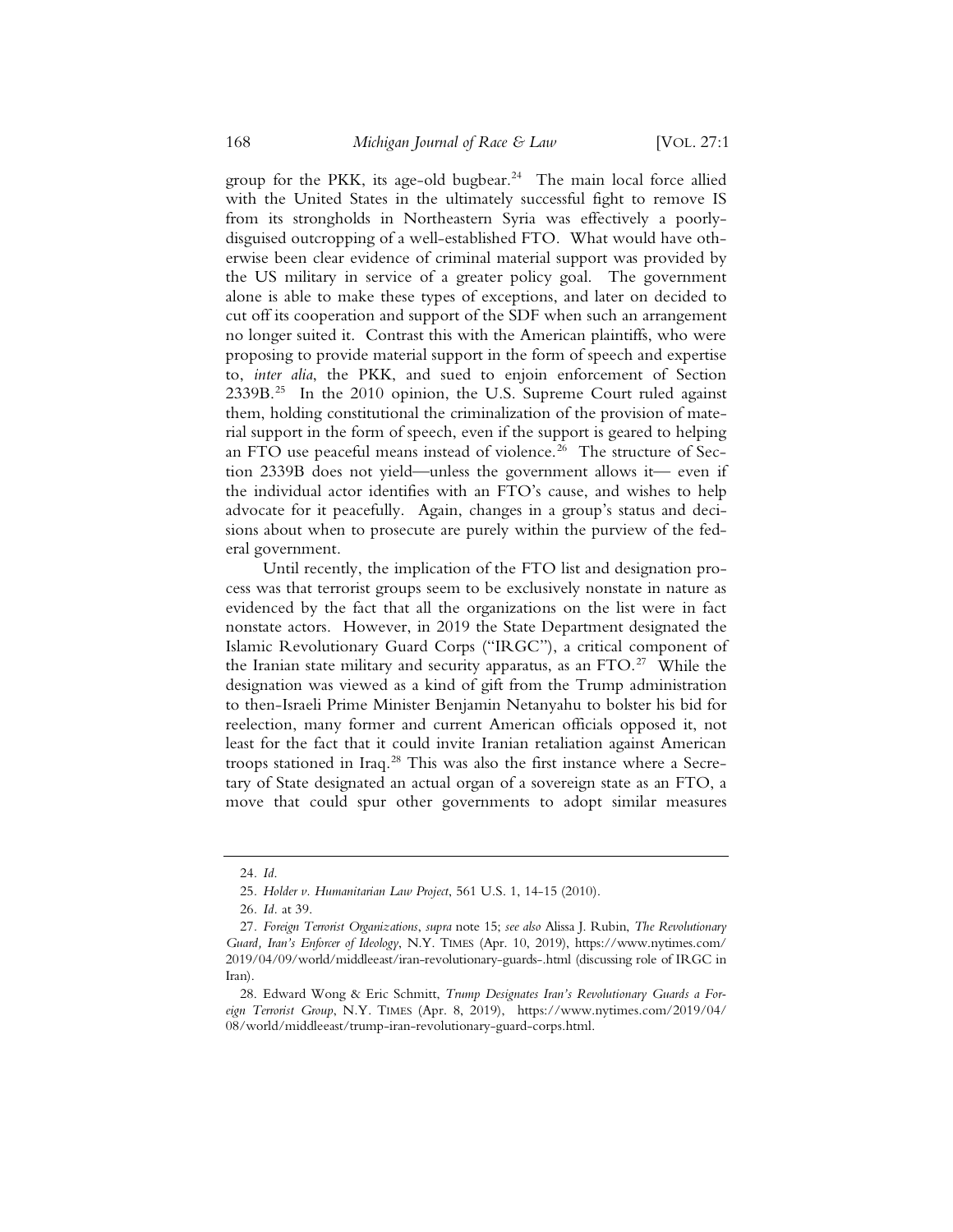against national bodies of foreign states.<sup>29</sup> Again, the government has pushed Section 2339B's contours and limitless executive discretion into new areas, signaling the greater use of the material support ban for expressive foreign policy purposes, as opposed to solely a vehicle for criminal prosecutions. The likelihood of the IRGC actively raising funds in the United States, and thus being the subject FTO of a Section 2339B prosecution, is remote indeed, but designating an arm of a foreign government as a terrorist organization is a strong rhetorical tool, to be sure. Even with the shift from the Trump to the Biden administration, the IRGC has remained designated.

It should come as no surprise that removing a group from the FTO list is strictly the prerogative of the Secretary of State. But simply because a group has had its designation revoked does not mean that the government has a series of standards or benchmarks that any FTO can meet to be de-listed. For example, on his last day in office, Secretary of State Mike Pompeo designated the Houthi movement, which is engaged in a long-running civil conflict in Yemen with forces militarily supported by the United Arab Emirates and Saudi Arabia, largely as a move to support the Saudi-led coalition in the war.<sup>30</sup> In February 2021, the Biden administration revoked the designation less than one month after taking office, remarking that Yemen was suffering through "the world's worst humanitarian crisis," and that de-listing the Houthi movement would assist aid agencies in alleviating the crisis, while also maintaining the possibility of a negotiated settlement to the war in Yemen.<sup>31</sup> But not all designated FTOs in areas of humanitarian crisis, where the possibility of a negotiated end to a civil conflict, expect to see their status lifted. Only those designated FTOs that comport with shifting American interests can expect to be de-listed. In another prominent example from 2012, the Iranian dissident group, Mujahedin-e Khalq ("MEK"), which was designated in 1997, was removed as an FTO by Secretary of State Hillary Clinton.<sup>32</sup> The terse statement explaining the decision noted the factors Secretary

<sup>29.</sup> In early 2020, the Trump administration then took a further step against the IRGC when it authorized the killing of Qassim Suleimani, the IRGC's leader, via a drone strike as he was leaving Baghdad airport. *See* Michael Crowley, Falih Hassan & Eric Schmitt, *U.S. Strike Kills Qassim Suleiman, Commander of Iranian Forces*, N.Y. TIMES (Jan. 2, 2020), https://www.nytimes.com/2020/01/02/world/middleeast/qassem-soleimani-iraq-iranattack.html.

<sup>30.</sup> Joseph Stepansky, *Biden Admin Ends Trump-era Houthi "Terrorist" Designation*, AL-JAZEERA (Feb. 16, 2021), https://www.aljazeera.com/news/2021/2/16/biden-admin-endstrump-era-houthi-terrorist-designation.

<sup>31.</sup> Anthony J. Blinken, *Revocation of the Terrorist Designations of Ansarullah*, U.S. DEP'T OF STATE (Feb. 12, 2021), https://www.state.gov/revocation-of-the-terrorist-designations-ofansarallah/.

<sup>32</sup>*. Foreign Terrorist Organizations*, *supra* note 15.